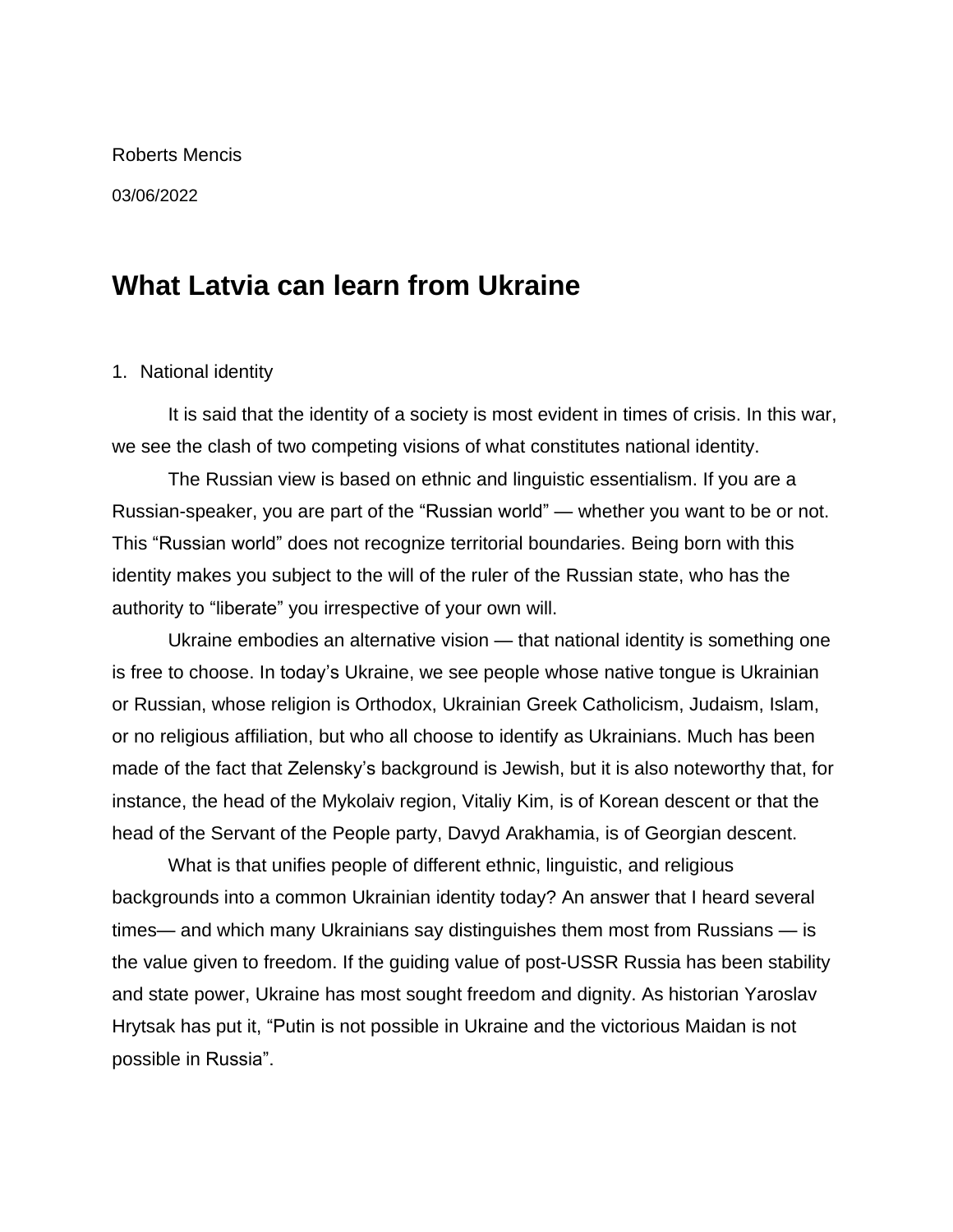But what constitutes the freedom that Ukrainians are fighting for? On the one hand, it is respect for basic human rights and democratic self-determination — ideals that are at the heart of modern liberal democracies. However, in the past three months, Ukrainians have also shown that freedom is impossible without the notion of rights being balanced with the idea of duties. And this is one of the things that one most quickly perceives in Ukraine right now. Virtually every person is doing something to support their country. Of course, the most evident example is the widespread desire of people to join the army. In spite of the enormous personal risk — it is estimated that, currently, about 100 Ukrainian soldiers die every day in the battles in the east of the country — there has been such widespread desire to join in the army that new recruits are being put on a waitlist. I have also met several people who have quit their job to fully devote themselves to volunteering and many others who are splitting time between a full-time job and volunteering work. On several occasions when I've struck up a conversation with someone while waiting in line at a gas station, it has turned out that they are transporting military vests or humanitarian aid that they have managed to obtain out of their own initiative. There is a very strong sense of solidarity, which does not stem from an imperative issued by the state but arises from citizens instinctively understanding that this is their obligation to defeat the enemy and preserve their freedom.

A lesson that we can draw from this is that we, too, need to reflect on and articulate what are our most important obligations towards our fellow citizens and our common home. We need to move to the center of public discussion and debate the question of what constitutes our social contract. This social contract is an agreement, subject to continuous evolution, between all the citizens of Latvia about what kind of political community we want to live in and what role each of us is willing to play to make it possible. Being part of this political community should be open to anyone who shares and wants to live by this social contract, irrespective of their ethnic, religious, or racial background.

The example of Ukraine shows that for a society to be healthy it is not enough to only think about rights but also duties. Duties that are not forced upon us by the state but which we set for ourselves out of the recognition that only by living in accordance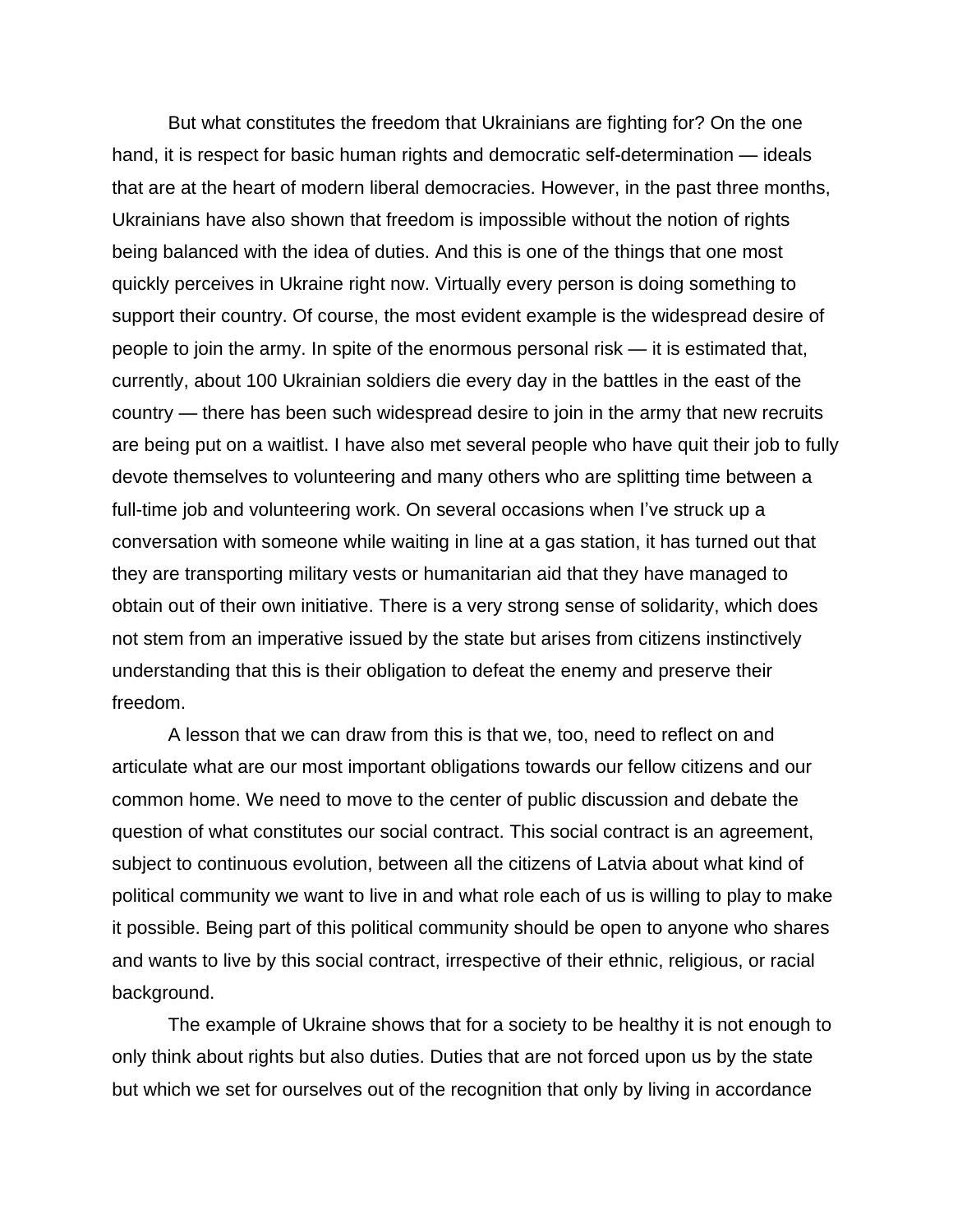with them are we able to maintain our freedom and become the kind of nation that we aspire to be. Once a clearer recognition of our social contract begins to emerge, it must be reflected in practical political steps and become an essential part of our national culture. Here, the educational system would obviously play an important role, but so would the arts, literature, and the others ways that we shape the institutions of the state.

#### 2. Living out our values and freedom is risky

With the second lesson, I want to elaborate further on the importance of culture and what it means not only to cultivate it but to live by it. According to multiple military analysts (for instance, Michael Kofman from the Center for Naval Analyses think tank), the dynamic of the war was largely determined in the first three weeks and, especially, in the first three days of the invasion. The fact that Russia was not able to fulfill its objective of advancing to Kyiv in three days was to a significant extent the result of their own gross unpreparedness and incompetence, which can also to some extent be attributed to this country's military culture, such as widespread corruption and not informing soldiers about the where and for what they would be fighting until the very last moment. But, arguably, the most important reason was the unexpected courage of ordinary Ukrainians and their political elite to remain in the country and fight against an enemy that is much larger and, theoretically, much more powerful militarily. This was something that Russia, and to a large extent the West, did not expect.

In the case of Russia, it seems to have fallen victim to its own propaganda which for years has claimed that Ukraine is not a real nation and, thus, in a case of war, would lack a unified resolve to resist. However, even many countries in the West did not believe that Ukrainians would have the courage to put up a sustained fight against a country with the world's second-largest nuclear arsenal. The timidity that exists in the West towards Russia is still very much evident today. For Germany and France, the de facto goal is to end of the conflict, irrespective of whether or not Ukraine wins and maintains its territorial integrity. Based on the comments of their leaders, the prospect of Russia's defeat and humiliation is something that they are apprehensive to see.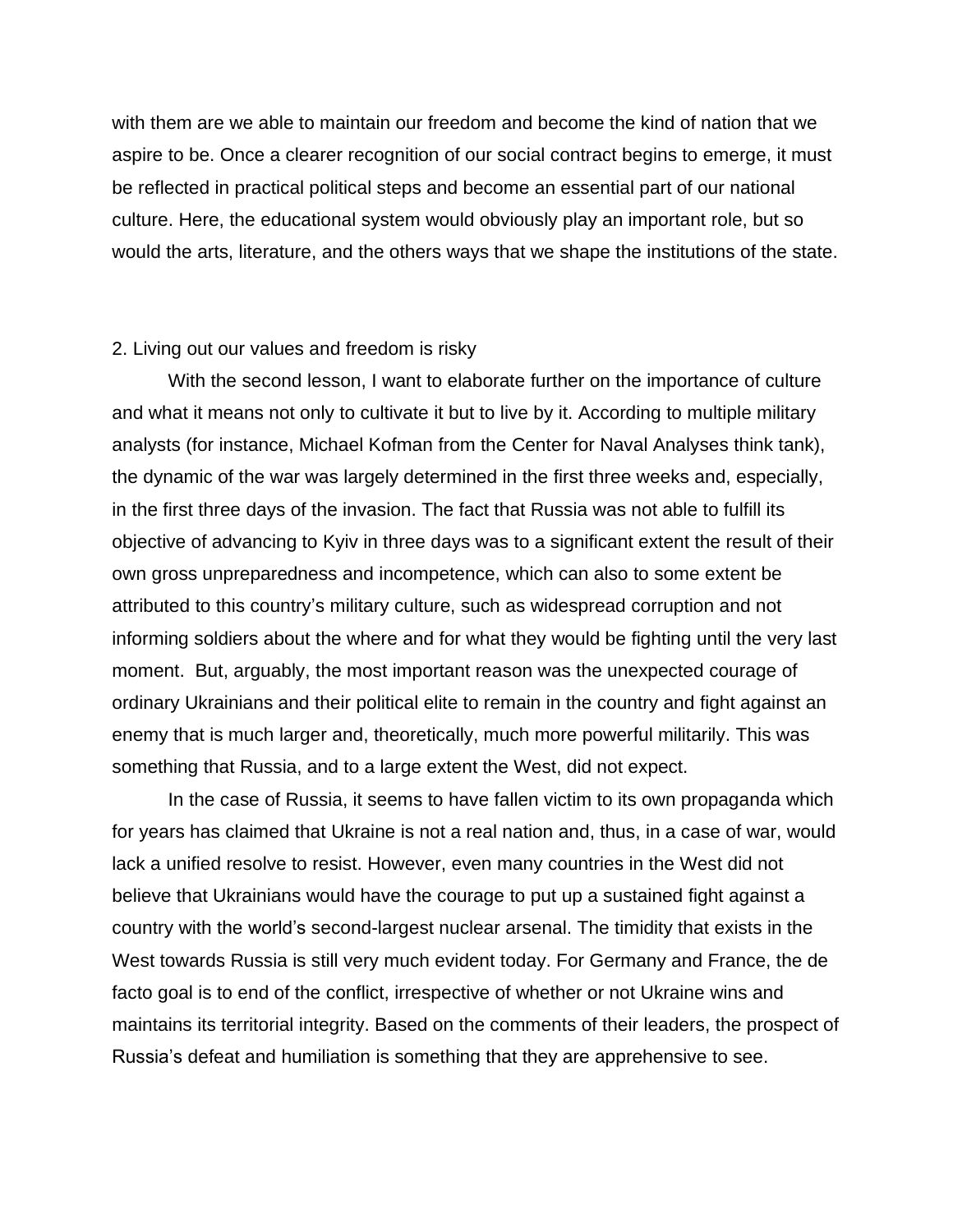The position of the Baltic countries, Poland, Slovakia, Czech Republic, Romania, is, of course, different. We have stated clearly state that we do not want Ukraine to simply lose but to win in this war and that appeasement of Russia is simply a postponement of the day when it will again attack one of it neighbors Our foreign policy is courageous, but domestically, I think that similar timidity can be seen, which stems fourth from certain remnants of cognitive colonialism that for the past thirty years we have not been willing to face.

Here I do not have in mind simply the controversy surrounding the demolition of the so-called "Victory monument". The problem, I believe, goes much deeper. Several times when talking to volunteers at Lviv train station, they have said that they often hear from Ukrainian refugees that go to Latvia, that Latvians are very kind and helpful people, that they are very grateful for all that they've done to support Ukraine, but that, overall, they do not feel fully safe in the country. It is very sad to hear me and, I think, for all of us to hear this. As much as we would like to tell ourselves that the incidents of Ukrainian flags being torn off cars or people who express a pro-Ukraine stance being thrown out of taxis are simply a few isolated incidents, it is evidently not the case.

There is a great risk that if we do not draw a red line and establish that in this country there will be no tolerance of any form of Russian neo-colonialism and chauvinism, we risk losing the biggest reason behind having a sovereign and independent state — being able to live freely by our values. Because, as this war shows, values are not manifested by words but by actions. We may continue to celebrate our formal freedom as a country and think of ourselves as living in a "free, democratic, independent" country, but, in reality, we continue to be ruled by fear and cognitive colonialism. For colonialism is not simply a military or political phenomenon but also something that deeply affects the mind and culture of the oppressed. We need to look at our history of being colonized not as the source of victimhood but as something over which we need to take responsibility — to not be stuck in the past but to courageously deal with its legacy so that we can move towards the vision of the future that we want to live out. If modern Germany was able to legislate a punishment of up to three years in prison for the display of Nazi symbols and acts that celebrate the darkest period of German history, there is no reason why we cannot take a similar stance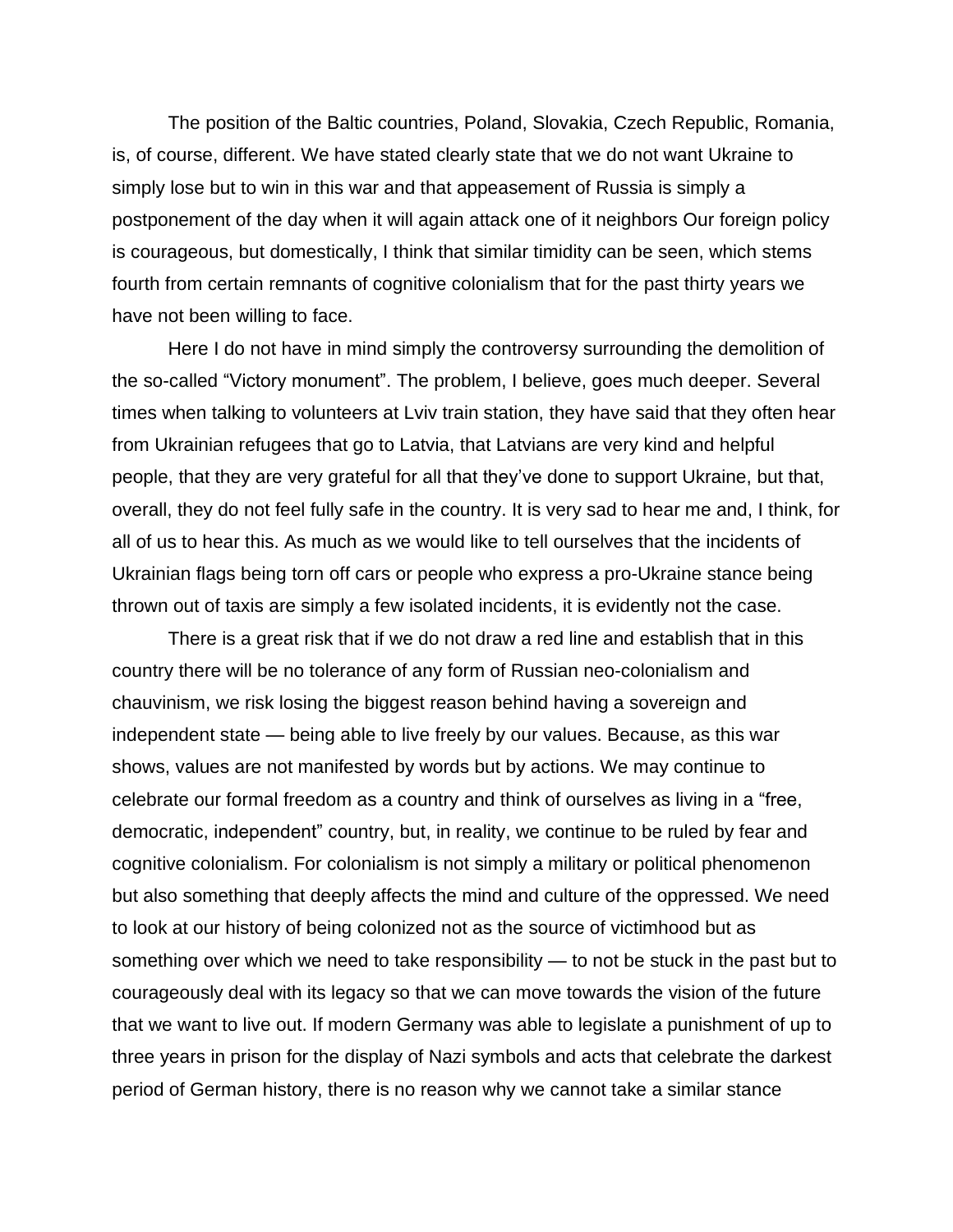towards actions and symbols that celebrate Russia's imperialist past and its contemporary colonial aspirations. Here, again, it is not a matter of turning against a certain ethnic minority but unequivocally establishing that we will not live in a country where aggression and genocide can be celebrated and where the victims of these crimes are subject to personal attacks.

Ukraine also still has a long way to go in coming to terms with its remnant of cognitive colonialism but its people have finally abandoned fear of Russian and living up to their principles. During my time there, I did not meet a single Ukrainian who supported conceding any part of their country to Russians for the sake of peace. I think we need to understand that preserving our freedom and living out our values is not easy — it entails risk and danger. But if, out of fear, we succumb to compromise and turning a blind eye to something that in the most direct way goes against the kind of society we want to live in, we forfeit our freedom and country without a single shot needing to be fired.

#### 3. Decentralized leadership

Finally, the question must be addressed of who will be the agents who will bring about this change.

An example that many Ukrainians often gave of how Russia has completely misunderstood Ukraine and its culture is their belief that killing or arresting Zelensky in the first days of the war would have made the Ukrainian state collapse. Such an assumption would probably be accurate if applied to Russia, where the structure of power is completely vertical and the elimination of the Tsar would result in a power vacuum.

In Ukraine, on the other hand, one of the key political concepts has been the *hromada,* the self-governing community, which has shaped the political culture towards greater decentralization, with significant power and autonomy given to the heads of regions, cities, and villages. When the war started, the organization of the territorial defense units and humanitarian aid systems to a large extent did not come from the orders of the government in Kyiv but from local self-organization initiatives. Every village quickly formed its own self-defense battalion. It has also been my experience while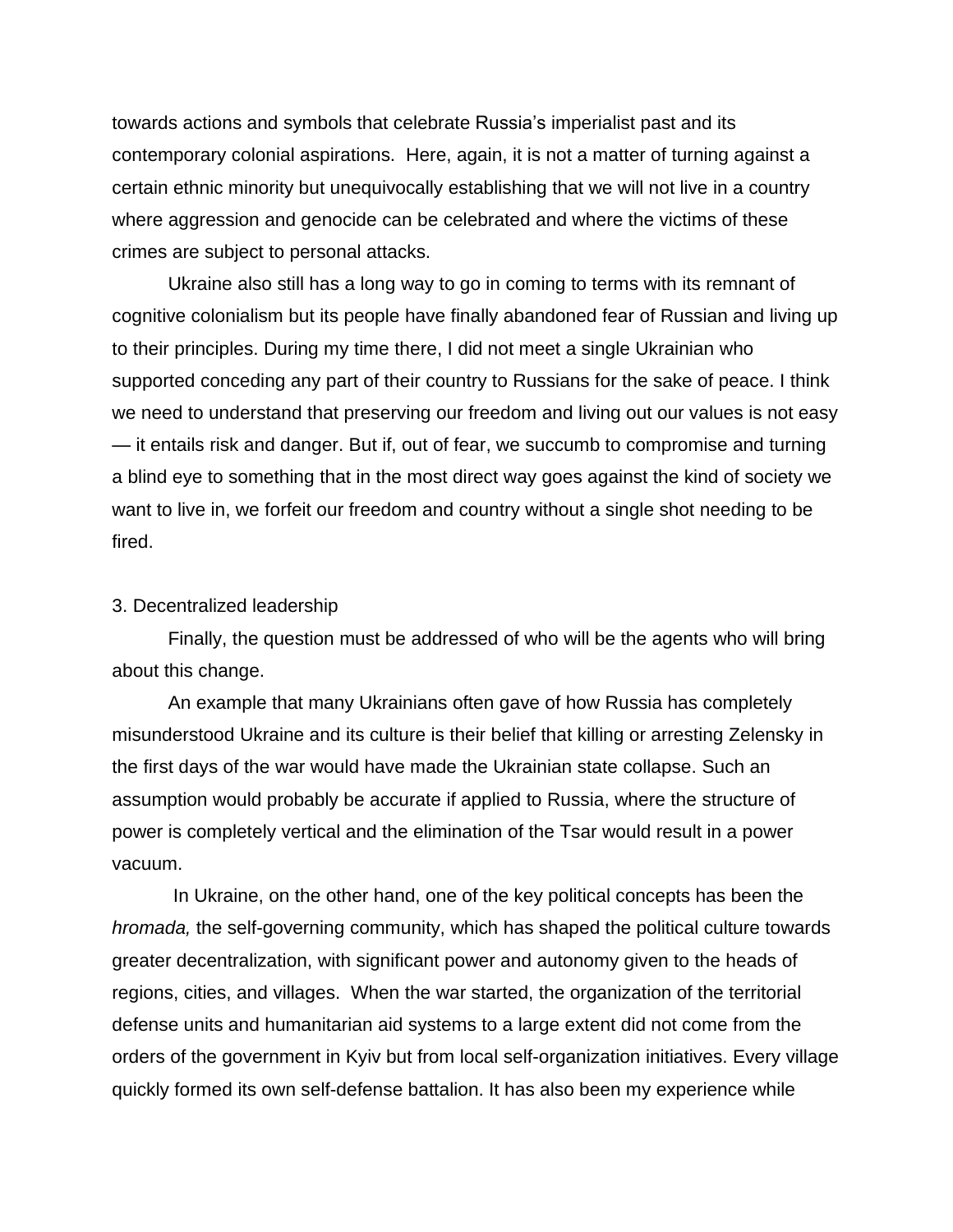traveling through Ukraine that the organization of aid deliveries in different cities and regions is primarily organized on the local level, without people waiting on the central government to do something for them or complaining about its failures.

Hence, according to many local people as well as military experts, if Russia had been able to eliminate Zelensky, it, of course, would have been a great tragedy but it would not have fundamentally altered the course of the war. Someone else would have stepped up to assume responsibility, while the heads of the regions would have continued organizing resistance even in the absence of the orders from the central government. Even the very attitude towards Zelensky seems to be noticeably different in Ukraine and abroad. The people that I've talked to have generally said that he has done a great job during the war and by his example and words have been able to motivate the country, but there isn't a feeling of a leader's cult. Some, especially in Western Ukraine, are even quite critical of his record before the war and see him as a Churchillian figure who is great for wartime but possibly not best suited to lead the country during peace.

The idea that we do not need a Messianic figure who will come and solve our country's problems but that each of us, at every level of power, is responsible for protecting our country and building its future is something that we can learn from Ukrainians. And this, by the way, extends well before the war, as exemplified by the two Maidan revolutions, both of which arose as largely spontaneous self-organized initiatives with a rather horizontal leadership model — an idea that seems incomprehensible to Russia, whose history of political governance has been based on the model of an absolute monarchy or the one-party state. Just as Ukrainians, we, too, have not never had an experience of an indigenous monarchy, which would predispose us towards a highly centralized state rule.

To conclude, the nation is the choices, the commitments, and the actions that we do every day. Now is the time when we must clarify and articulate what is our social contract — what are the rights and the duties towards each other that bind us — and what is the vision of the future that we want to move towards. Knowing who we want to become will orient us about what kind of values and civic virtues we need to cultivate and what are the things that under no circumstances can we accept. We must